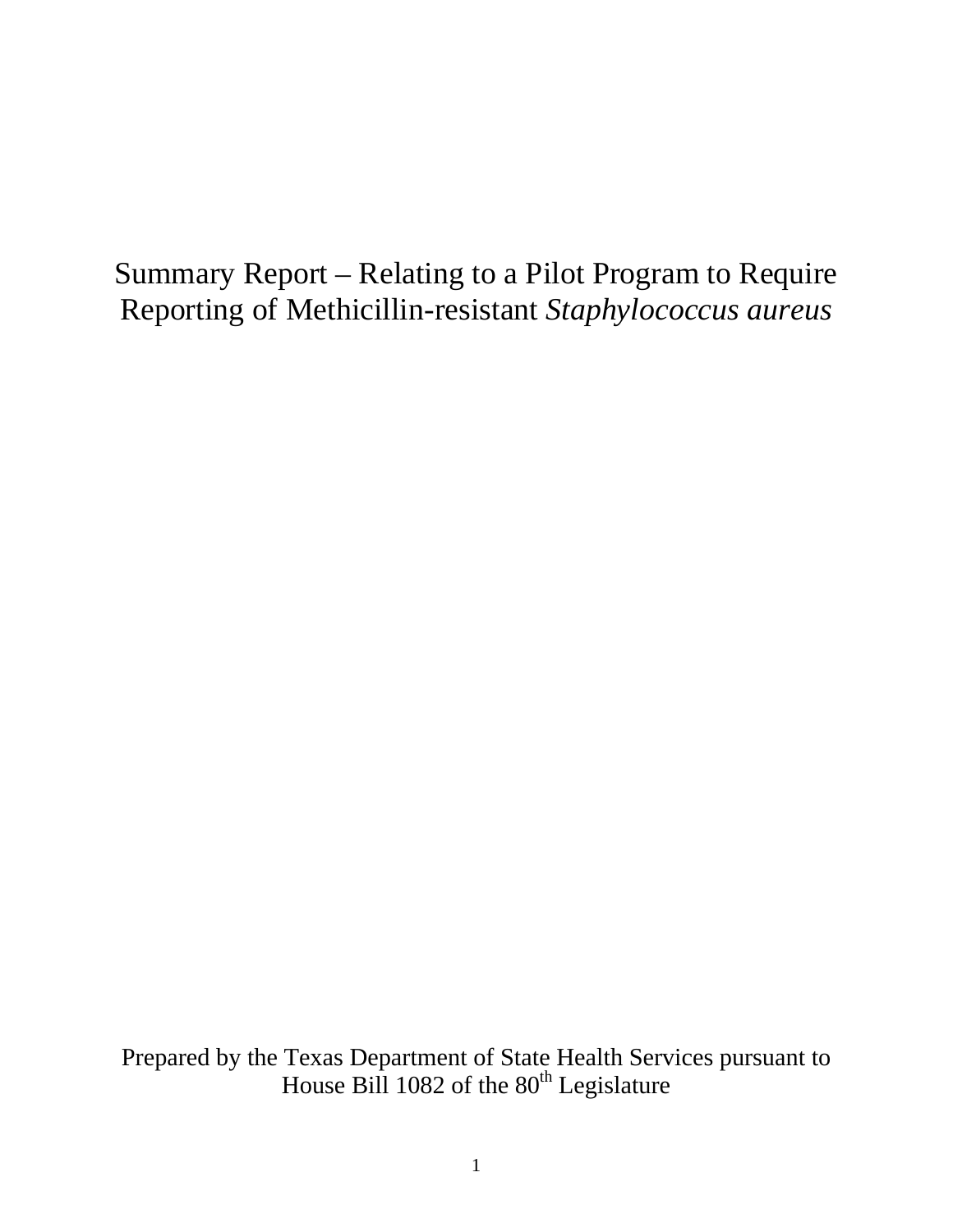# **Table of Contents**

| Section                                                                                                                  | Page           |  |
|--------------------------------------------------------------------------------------------------------------------------|----------------|--|
| Introduction                                                                                                             | $\overline{2}$ |  |
| Methodology                                                                                                              | $\overline{4}$ |  |
| Results                                                                                                                  | 5              |  |
| Discussion                                                                                                               | 6              |  |
| References                                                                                                               | 7              |  |
| Tables                                                                                                                   | 8              |  |
| Appendices                                                                                                               | 14             |  |
| House Bill 1082, 80 <sup>th</sup> Regular Texas<br><b>Legislative Session</b>                                            |                |  |
| Texas Administrative Code, Chapter 97,<br>Section 97.14, Methicillin-resistant<br>Staphylococcus aureus (MRSA) Reporting |                |  |
| <b>MRSA Pilot Program Reporting Form</b>                                                                                 |                |  |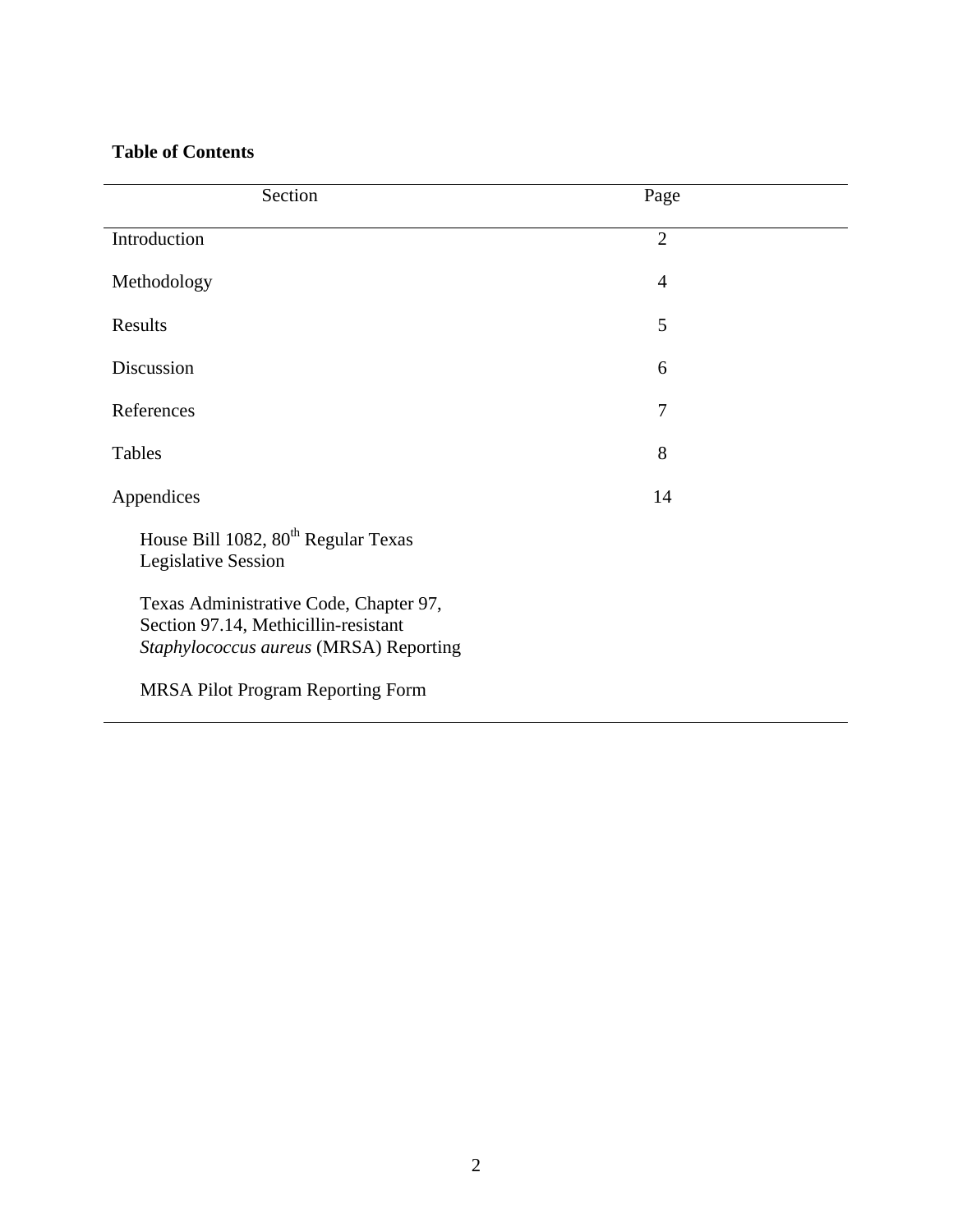# **Introduction**

The 80<sup>th</sup> Legislature adopted HB 1082, which established a pilot program for reporting methicillin-resistant *Staphylococcus aureus* (MRSA) (see Appendix). HB 1082 also requires: 1) selection of a health authority to administer the program; 2) all clinical laboratories within the area served by the health authority to report all cases of MRSA; 3) the pilot program to track the prevalence of MRSA and study the cost and feasibility of adding MRSA to the reportable disease list; 4) collection of data regarding possible sources and prevention of MRSA; 5) recommendations by the health authority to the Texas Department of State Health Services (DSHS) regarding data collection, data management and analysis; and 6) the submission of a report concerning the effectiveness of the pilot program in tracking and reducing the number of MRSA infections in the affected area.

The 81<sup>st</sup> Legislature adopted HB 1362, which extended the pilot program and adjusted the due date to 2011. Because of the interest and participation of three local health authorities, DSHS is publishing this status report on the pilot project.

*Staphylococcus aureus* is a strain of bacteria that is a common cause of skin and soft tissue infections. Infections with this bacteria are often called "staph" infections. Staph skin infections generally start as small red bumps that resemble pimples, boils or spider bites. These red bumps can quickly turn into more serious infections such as boils, (a bump or swelling under the skin), folliculitis (infections of the hair follicles), impetigo (pus-filled blisters on the skin) and cellulitis (flat red skin infections). At times the words abscess and carbuncle are interchangeably used to describe boils and impetigo. Most of the time the bacteria remain confined to the skin. However, staph bacteria can also penetrate into the body, causing potentially life-threatening infections in the bloodstream, bones, joints and lungs.

Staph infections are treated with antibiotics. Pencillin and cephalosporins are frequently used. Some *Staphylococcus aureus* are resistant to a large group of antibiotics called the beta-lactams, which include methicillins, penicillins and the cephalosporins. *Staphylococcus aureus* with resistance to these beta-lactams are called methicillin-resistant *Staphylococcus aurues* (MRSA).

*Staphylococcus aureus* commonly colonizes in the nostrils, although the scalp, armpits and groin are also colonization sites. Colonization means that the staph bacteria are present on the body but are not causing illness. Healthy individuals may carry MRSA asymptomatically for periods ranging from a few weeks to many years. Approximately 30% of the population is colonized with *S. aureus* at any given time. Only 1-2% of the population is colonized with methicillinresistant *S. aureus*. This means 230,000 to 460,000 Texans may be colonized with MRSA. Persons colonized with staph can be a source of infections for themselves and for others.

MRSA is spread by direct skin-to-skin contact with a person who has an infection or who is colonized with MRSA. MRSA can be also spread by sharing contaminated items such as towel and clothing and by touching surfaces contaminated with MRSA. Persons at risk of infections include: 1) persons with weaken immune systems (people living with HIV/AIDS and cancer patients, for example); 2) persons with diabetes; 3) persons participating in contact sports; 4)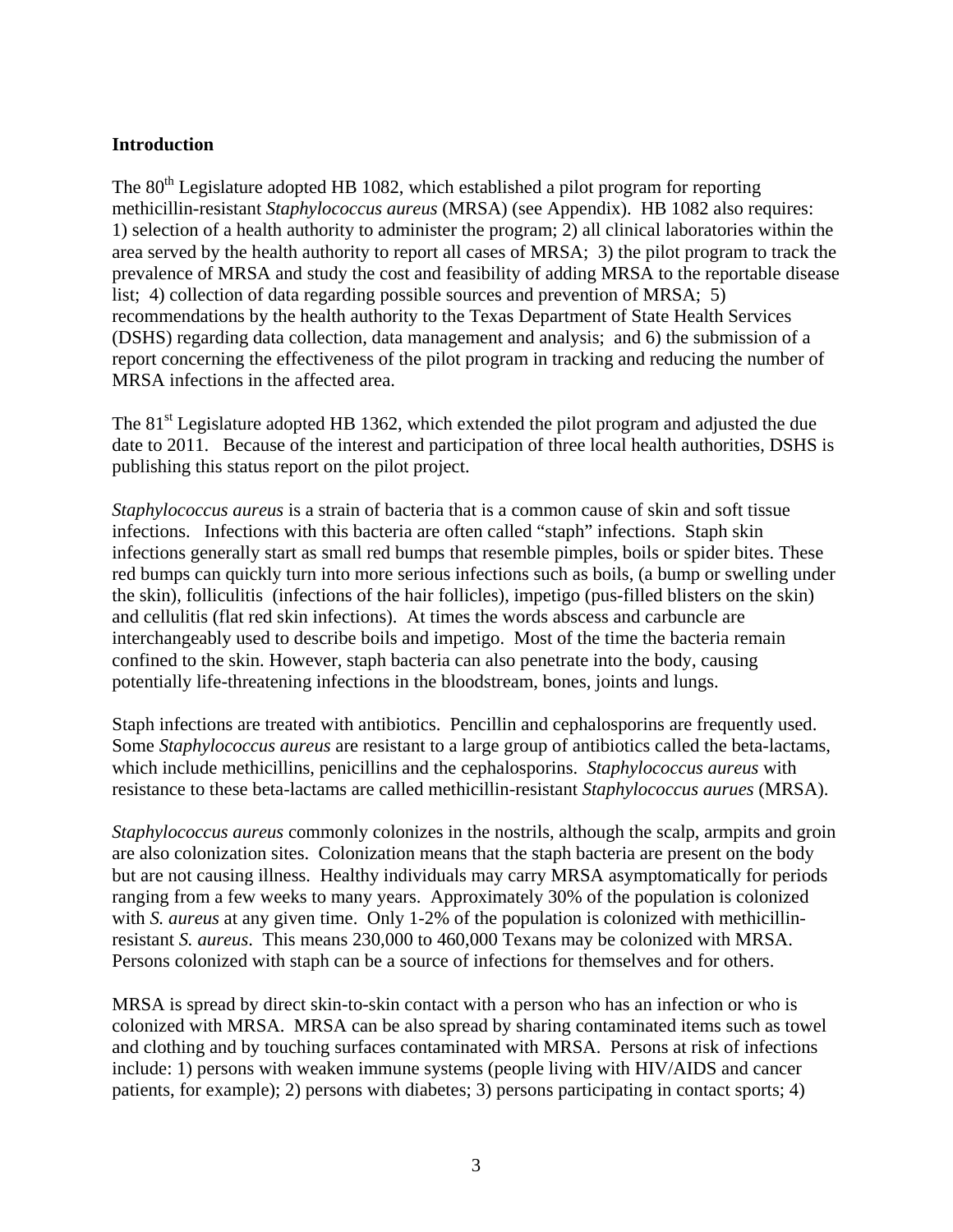persons staying in a health care facility for an extended period of time; and 5) persons with a history of jail or prison incarceration.

The most effective means of controlling the spread of MRSA include: 1) keeping infected areas covered; 2) washing hands; 3) avoiding contact with other persons with MRSA infections; 4) washing clothes and linens contaminated with MRSA; and 5) avoiding sharing personal items such as towels.

A recent report estimated that the number of patients hospitalized with a MRSA infections in the United States ranged from approximately 127,000 in 1999 to over 278,000 in 2005 (1). The number of MRSA-related deaths was estimated to average 5,500 per year.

Few studies have estimated the occurrence of MRSA infections in a specific city or county. A study performed in San Francisco, California estimated the annual occurrence of MRSA infections to be 532 infections per 100,000 population or about 5 infections annually for every 1,000 people (2). Other studies in various city, counties or states have reported from 274 to 1,667 infections annually per 100,000 population (3). These findings are shown in Table 1.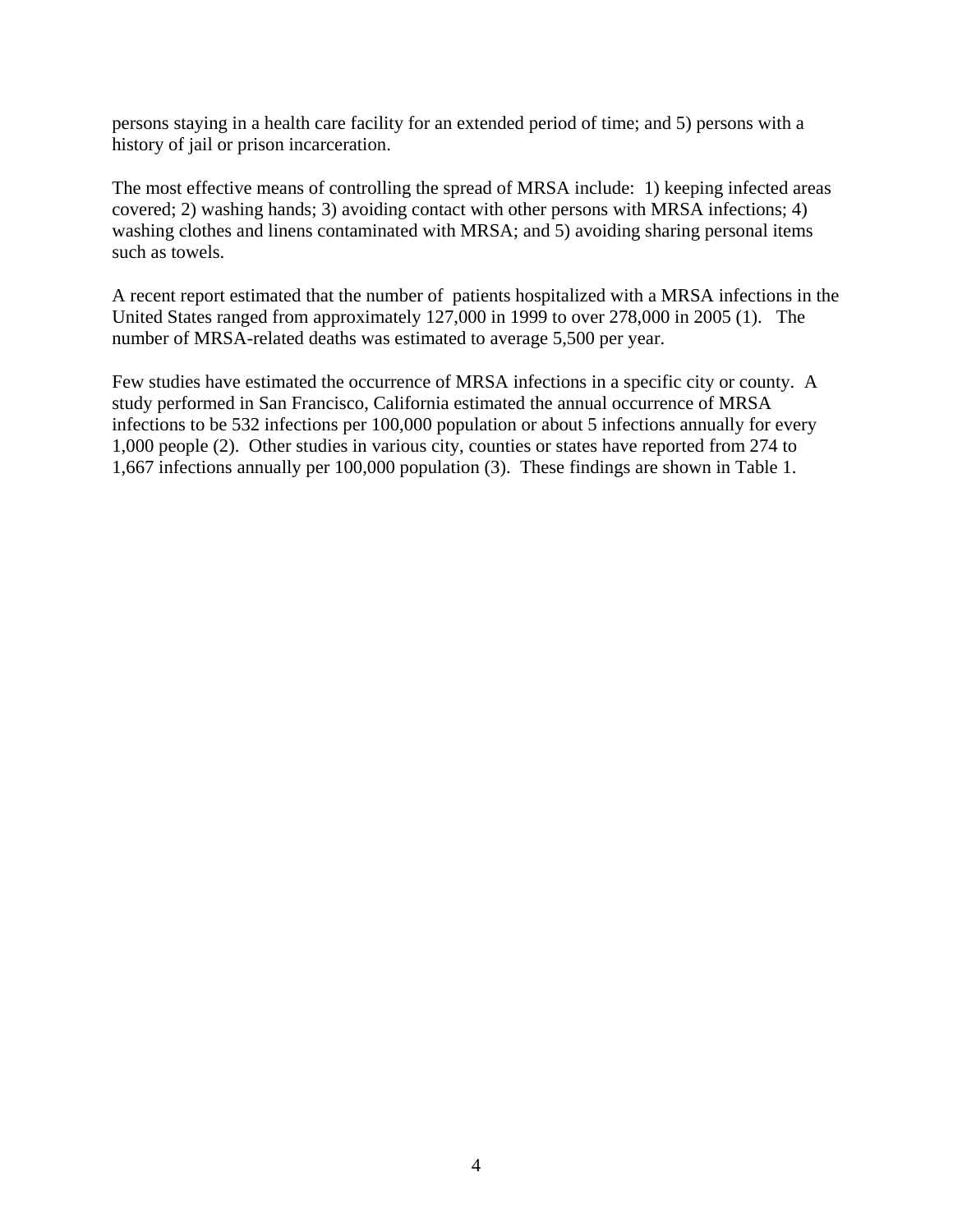## **Methodology**

To identify public health authorities interested in participating in the program, DSHS consulted with the Texas Association of Local Health Officials (TALHO). More than 12 local health authorities expressed interest in participating in the pilot program.

Three local health authorities where selected to participate in the pilot program: Amarillo Bi-City-County Health District, Brazos County Health Department and the San Antonio Metropolitan Health District. These three counties were selected to provide variations in geographic location, population size and population characteristics in the areas under study.

Staff from the three health departments participated in conference calls and other discussions on implementation of the pilot program, development of rules for methicillin-resistant *Staphylococcus aureus* (MRSA) reporting and development of a case reporting form. The Appendix includes a copy of the rules and the investigation form. Demographic information, information on the MRSA culture, and risk factor information was collected. A common Microsoft Access database was used to manage the information collected from each patient.

Clinical and hospital laboratories within the three local health authorities were required to report all positive (MRSA) cultures from specimens collected from March 1, 2009 through March 31, 2009. Staff at the local health authorities reviewed hospital and/or laboratory records to identify patients with physical addresses within the health authorities' jurisdictions (Bexar, Brazos, Potter and Randall counties). Interviews were attempted only on those patients residing within the health authorities' jurisdictions.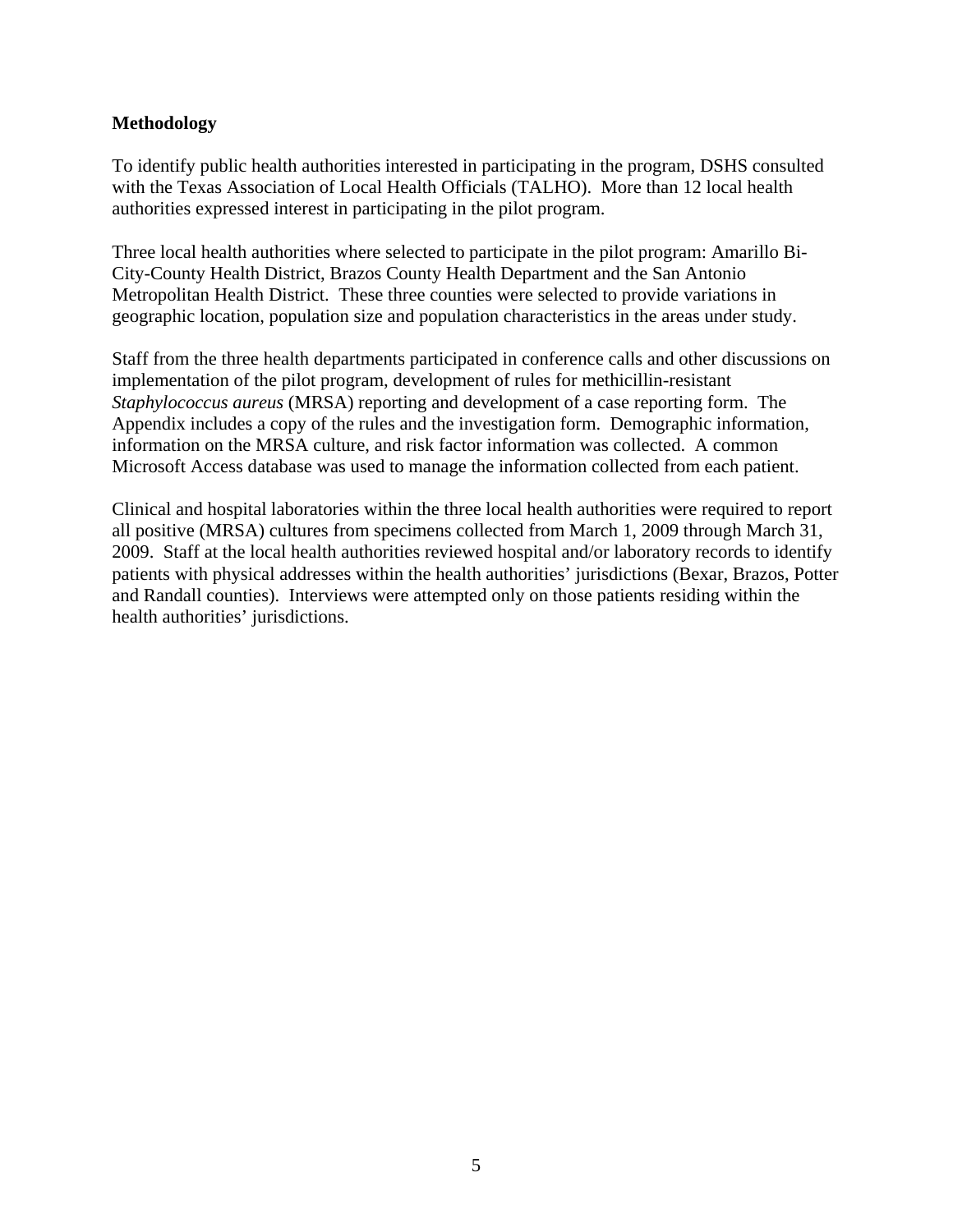#### **Results**

A total of 775 persons with methicillin-resistant *Staphylococcus aureus* (MRSA) infections were reported from the three areas. The number of reported infections ranged from 67 in Brazos County to 613 in Bexar County. Table 2 shows the number of reported MRSA infections by county, the projected annual number of cases and the projected annual incidence rate. The projected annually incidence rates are very similar ranging from 470 to 482 cases per 100,000 population.

Table 3 shows the number of cases by county and age group. Persons with MRSA infections ranged in age from one month to 100 years. Half were 40 years of age or older. Only 2 percent of the persons were less than one year of age, while 22 percent were 60 years of age or older. Overall, a slight majority (56%) of the persons with reported infections were males. A majority (86%) of persons with reported infections were white. Ten percent were African-American. Hispanics represented 29 percent of the persons with infections reporting white race.

Most of the persons with infections (77%) had wound, soft tissue or skin infections. The body site or source of the clinical specimen that grew methicillin-resistant *Staphylococcus aureus* is shown in Table 4. The body site or source was reported for 600 of the 775 patients. Wounds, abscesses or sores on the leg or hips were the most frequent (18.8%) site followed by wounds on the buttocks (11.3%). Small percentages of persons had MRSA isolated from a respiratory tract source (9.5%), blood (5.3%) or urine (5.0%). These persons had respiratory, bloodstream or urinary tract infections, respectively, caused by MRSA.

Interviews were completed for 186 of the 775 (24%) persons with MRSA infections. Risk factors for MRSA infections for these persons are summarized in Table 5. Hospitalization within the past 12 months was the most frequent (22.6%) reported risk factor followed by a history of surgery within the past 12 months (18.8%). Twenty-four persons (12.9%) reported contact with someone also experiencing a MRSA infection. Nineteen persons (10.2%) reported a previous MRSA infection prior to the current MRSA infection. Persons in 13 households reported having a household member with a current MRSA infection.

Some persons had multiple MRSA risk factors. Thirty persons reported a history of hospitalization and surgery within the past 12 months. Ten persons reported hospitalization, surgery and residing in a long-term care facility with the past 12 months. Nine persons reported a previous MRSA infection and hospitalization or surgery with the past 12 months.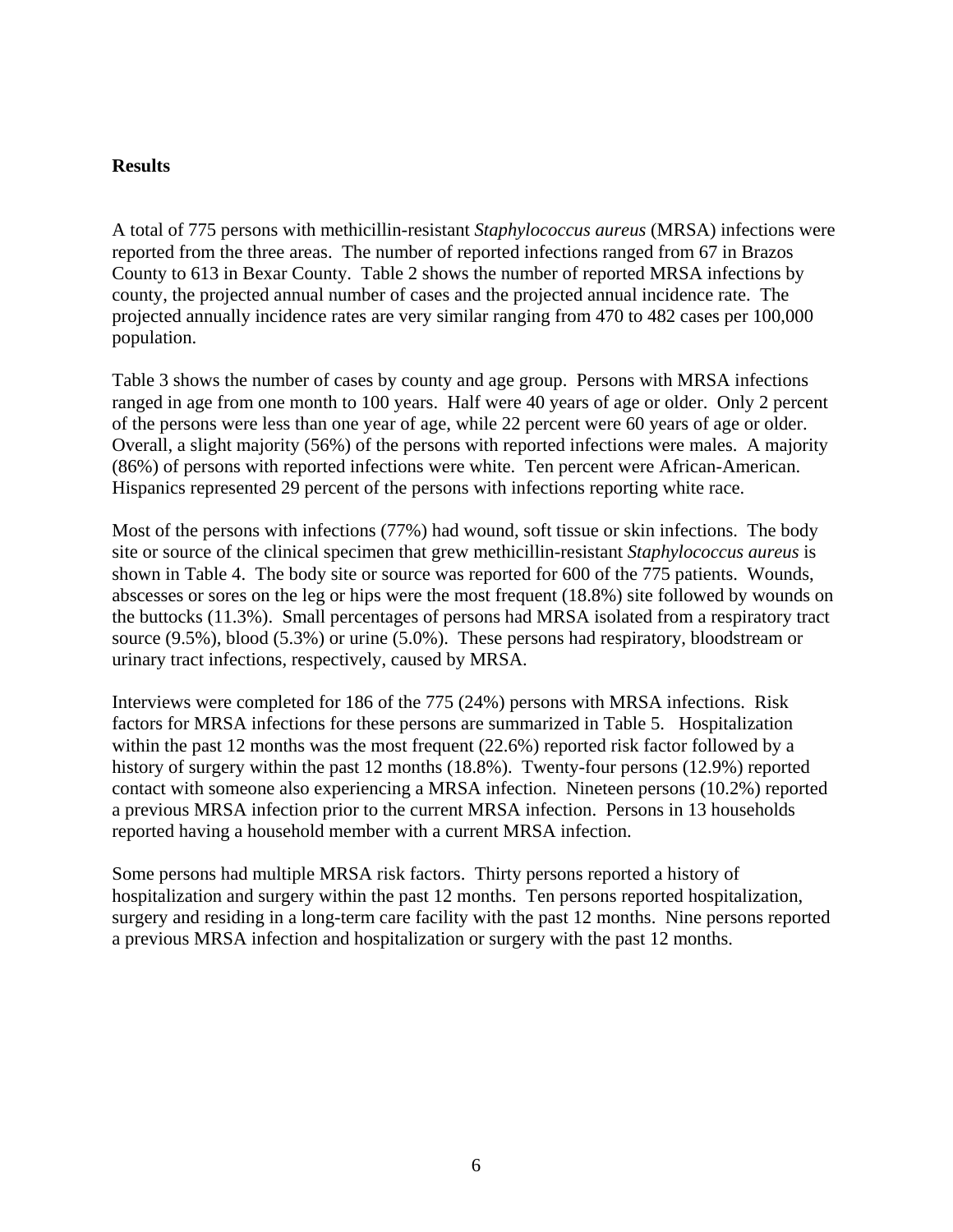# **Discussion**

The pilot program provided information that the incidence of MRSA infections in the three Texas communities is similar to other geographic locations throughout the United States. Annual incidence of MRSA infections in the three Texas communities ranged from 470 to 482 infections per 100,000 population. These incidence rates are within the range of MRSA incidence rates reported in other communities throughout the United States. Extrapolating the incidence rates in the Texas communities to the Texas population, an estimated 100,000 to 112,000 MRSA infections may occur annually in Texas.

Staff from the three local health authorities reported the following to the Texas Department of State Health Services:

- 1) Collecting MRSA culture reports from clinical laboratories during March 2009 was laborious for local health department staff.
- 2) Disease surveillance and control activities for other reportable condition were diminished due to the burden of MRSA reporting.
- 3) Culture reports from laboratories frequently lacked pertinent patient information such as patient address and telephone number necessitating follow-up calls to the clinical laboratories, hospitals or patient's physician office.
- 4) Attempting to interview persons with MRSA infections was difficult, requiring multiple telephone calls.
- 5) Persons with MRSA infections frequently declined interviews for the collection of risk factor information.
- 6) Laboratories within the areas expressed unwillingness to report MRSA cultures, citing competing priorities and costs
- 7) Clinical reference laboratories located outside the areas that tested specimens from area residents did not report.
- 8) Requiring MRSA reporting may have influenced culturing practices by physicians.
- 9) Some clinical laboratories decided not to comply with MRSA reporting because of the "unfunded" cost.
- 10) Local health authority staff have little or no resources for reducing the number of MRSA infections with the community.

With potentially over 100,000 reports annually, adding MRSA infections to the reportable disease list would create challenges for local and regional health departments and the Texas Department of State Health Services to implement and sustain reporting. In addition, clinical and hospital laboratories may not have the capabilities and resources to report each person diagnosed with a MRSA infection. Without sufficient financial support for the clinical laboratories, hospitals and the local and regional health departments, it is unlikely these entities would be capable of conducting and sustaining activities related to MRSA surveillance and reporting.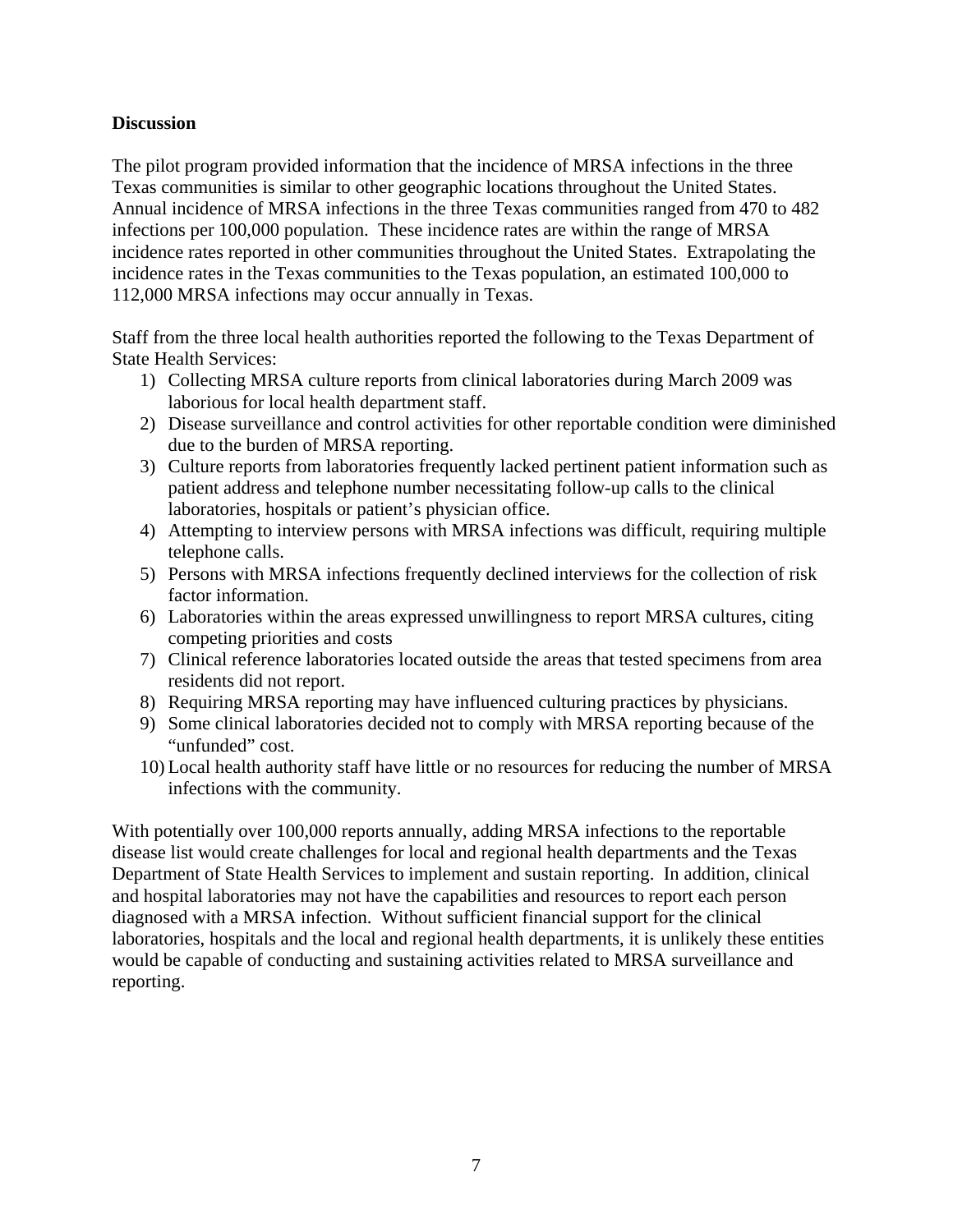## **References**

1. Klein E, Smith DL, Laxminarayan R. Hospitalizations and deaths caused by Methicillinresistant *Staphylococcus aureus*, United States, 1999-2005. Emerg Infect Dis. 2007;13:1840- 1846.

2. Klevens RM, Morrison MA, Nadle J, Petit S, Gershman K, Ray S, Harrison LH, Lynfield R, Dumyati G, Townes JM, Craig AS, Zell ER, Fosheim GE, McDougal LK, Carey RB, Fridkin SK. Invasive Methicillin-resistant *Staphylococcus aureus* infections in the United States. JAMA 2007; 298:1763-1771.

3. Liu C, Graber CJ, Karr M, Diep BA, Basuino L, Schwartz BS, Enright MC, O'Hanlon SJ, Thomas JC, Perdreau-Remington F, Gordon S, Gunthorpe H, Jacobs R, Jenson P, Leoung G, Rumack JS, Chambers HF. A population-based study of the incidence and molecular epidemiology of methicillin-resistant *Staphylococcus aureus* disease in San Francisco, 2004- 2005. Clin Infect Dis 2008;46:1637-1646.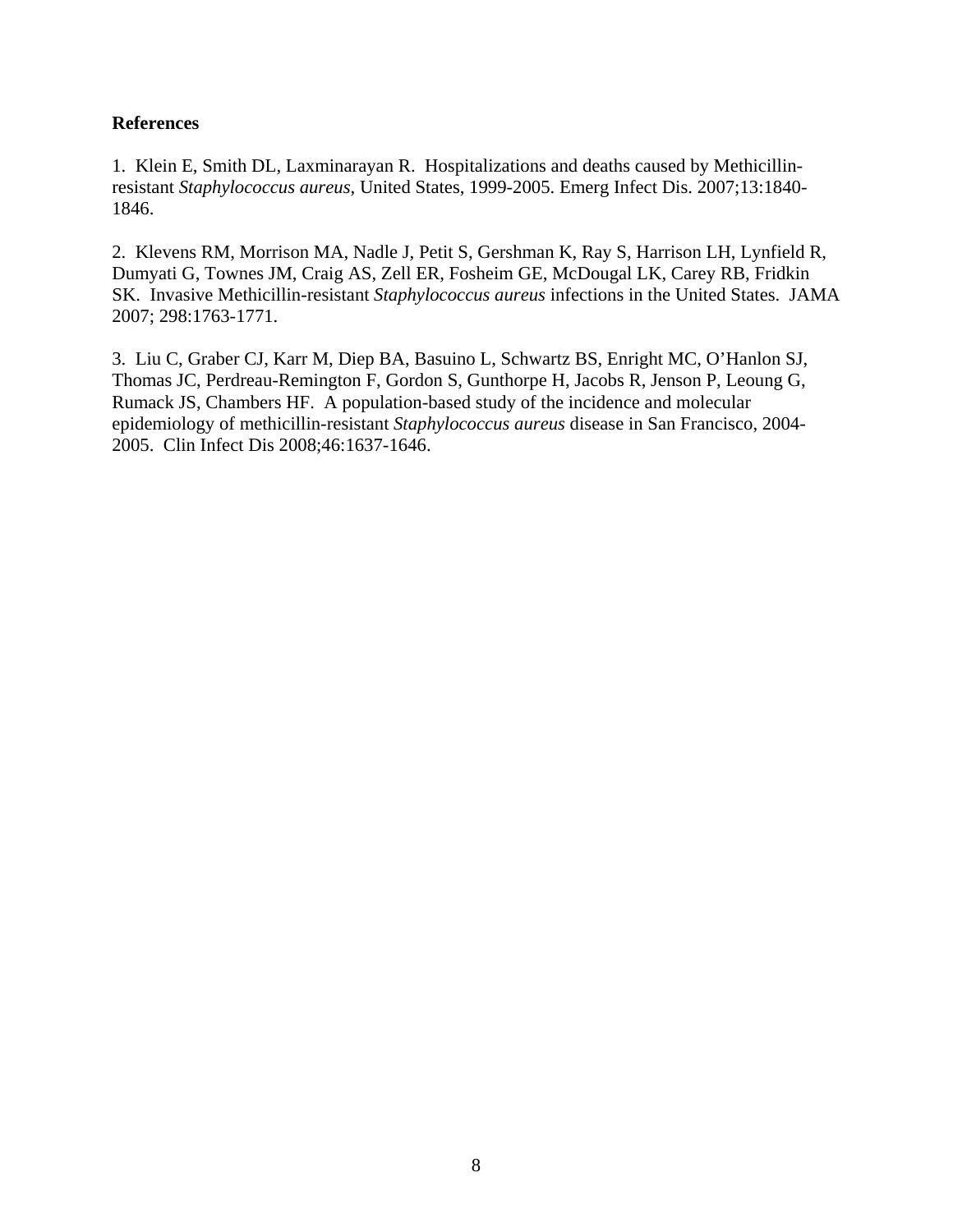| ~~~~~~            |                         |                                       |                                                      |                |
|-------------------|-------------------------|---------------------------------------|------------------------------------------------------|----------------|
| Location          | Time period of<br>study | Number of<br>identified<br>infections | Annual incidence<br>rate per $100,000$<br>population | Reference      |
| San Francisco, CA | 2004-2005               | 3,826                                 | 532                                                  | $\overline{2}$ |
| Portland, OR      | 2005                    | 4,357                                 | 290                                                  | 3              |
| Baltimore, MD     | 2005                    | 10,600                                | 1,667                                                | 3              |
| Ramsey, MN        | 2005                    | 1,357                                 | 274                                                  | 3              |
| Connecticut       | 2005                    | 13,600                                | 389                                                  | 3              |
|                   |                         |                                       |                                                      |                |

Table 1. Reported or estimated annual incidence rates by geographic locations in the United States.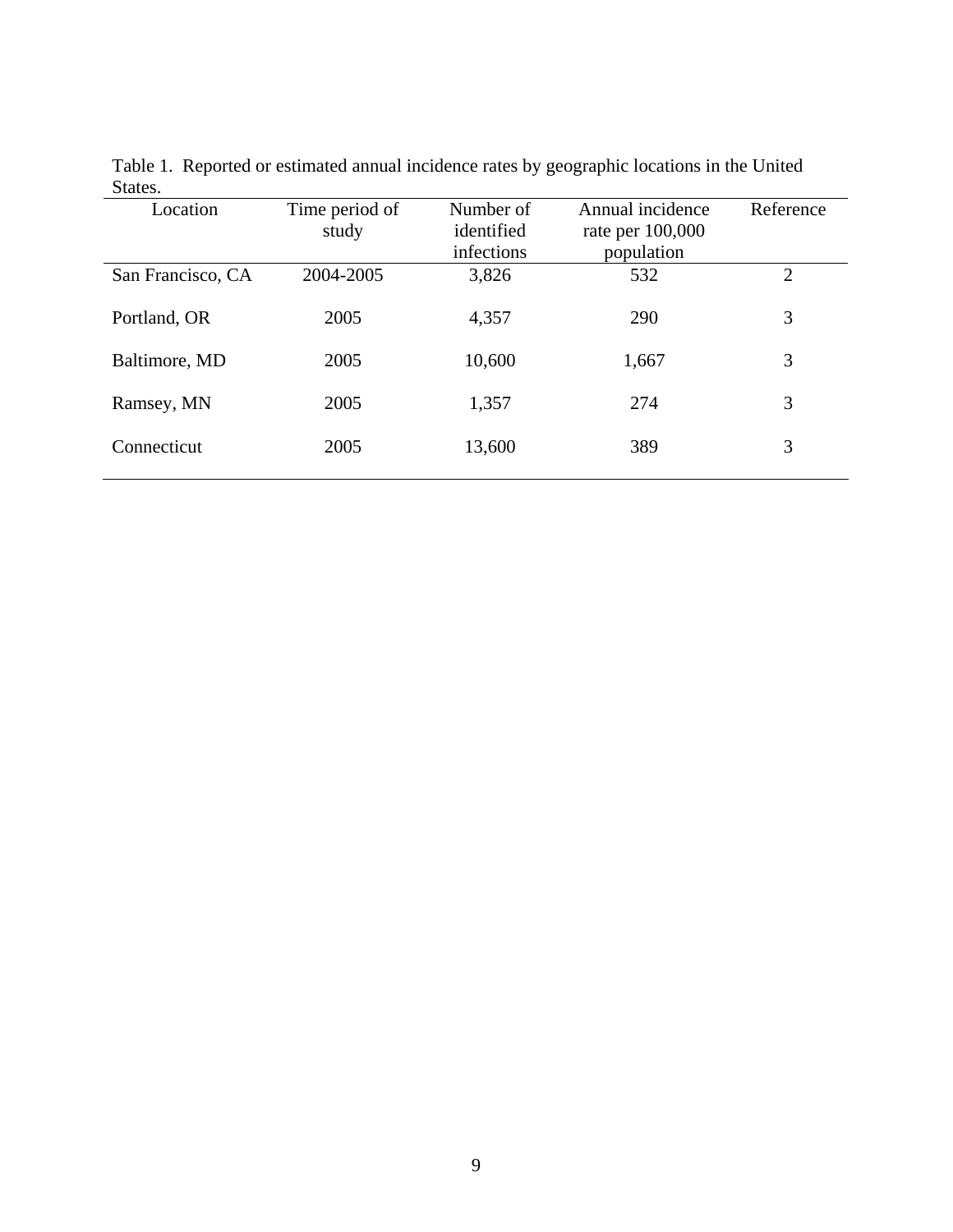Table 2. Number of reported MRSA infections during March 2009 and projected annual number and incidence rates, Bexar, Brazos, Potter and Randall Counties, Texas.

| Location                   | Number of reported<br><b>MRSA</b> infections<br>during March 2009 | Projected annual number<br>of MRSA infections | Projected annual incidence<br>rate per 100,000 population |
|----------------------------|-------------------------------------------------------------------|-----------------------------------------------|-----------------------------------------------------------|
| <b>Bexar County</b>        | 613                                                               | 7,344                                         | 470                                                       |
| <b>Brazos County</b>       | 67                                                                | 804                                           | 482                                                       |
| Potter/Randall<br>Counties | 95                                                                | 1,104                                         | 480                                                       |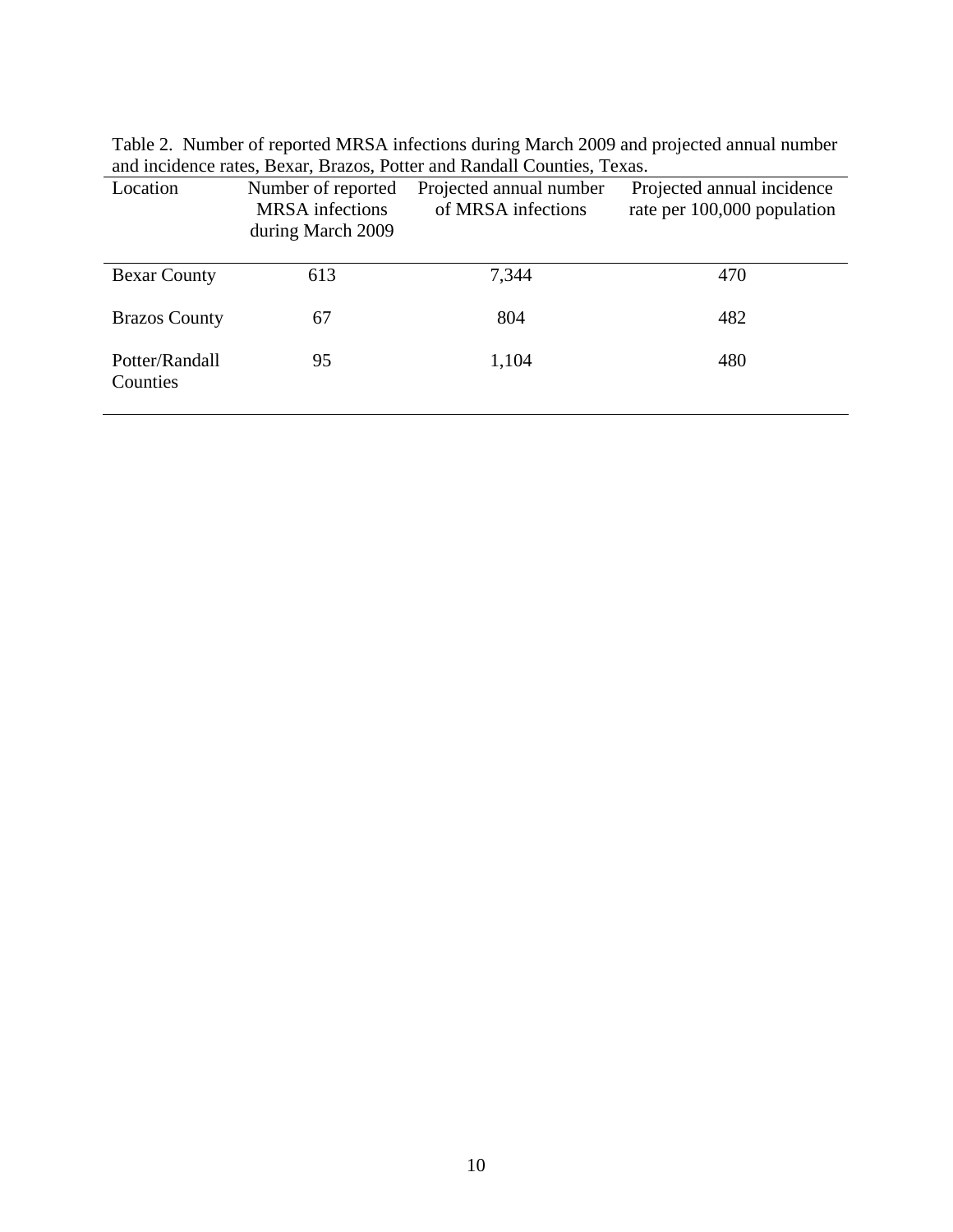| Age group<br>(in years) | <b>Bexar County</b> | <b>Brazos County</b> | Table 5. Number of reported MRSA infections during March 2009 by county and age group.<br>Potter & Randall<br>counties | Total        |
|-------------------------|---------------------|----------------------|------------------------------------------------------------------------------------------------------------------------|--------------|
| Less than 1             | 15                  | $\overline{0}$       | $\overline{0}$                                                                                                         | 15           |
| $1-4$ yrs               | 59                  | 5                    | 11                                                                                                                     | 75           |
| 5-9 yrs                 | 26                  | $\mathbf{1}$         | $\overline{4}$                                                                                                         | 31           |
| $10-19$                 | 55                  | $\overline{7}$       | 12                                                                                                                     | 74           |
| $20 - 29$               | 80                  | 17                   | 11                                                                                                                     | 108          |
| 30-39                   | 62                  | $\overline{7}$       | 12                                                                                                                     | 81           |
| 40-49                   | 90                  | 9                    | 12                                                                                                                     | 111          |
| 50-59                   | 85                  | 10                   | 11                                                                                                                     | 106          |
| $60 - 69$               | 55                  | $\overline{7}$       | $\overline{7}$                                                                                                         | 69           |
| 70 and older            | 85                  | $\overline{4}$       | 15                                                                                                                     | 104          |
| Unk                     | $1\,$               | $\boldsymbol{0}$     | $\boldsymbol{0}$                                                                                                       | $\mathbf{1}$ |
| Total                   | 613                 | 67                   | 95                                                                                                                     | 775          |
|                         |                     |                      |                                                                                                                        |              |

|                   | Table 3. Number of reported MRSA infections during March 2009 by county and age group. |                                                           |       |
|-------------------|----------------------------------------------------------------------------------------|-----------------------------------------------------------|-------|
| $\Delta$ ge group | $\mathsf{R}$ evar $\mathsf{Country}$                                                   | $\text{Rrazo}$ County $\text{Pattern } \& \text{Randall}$ | Total |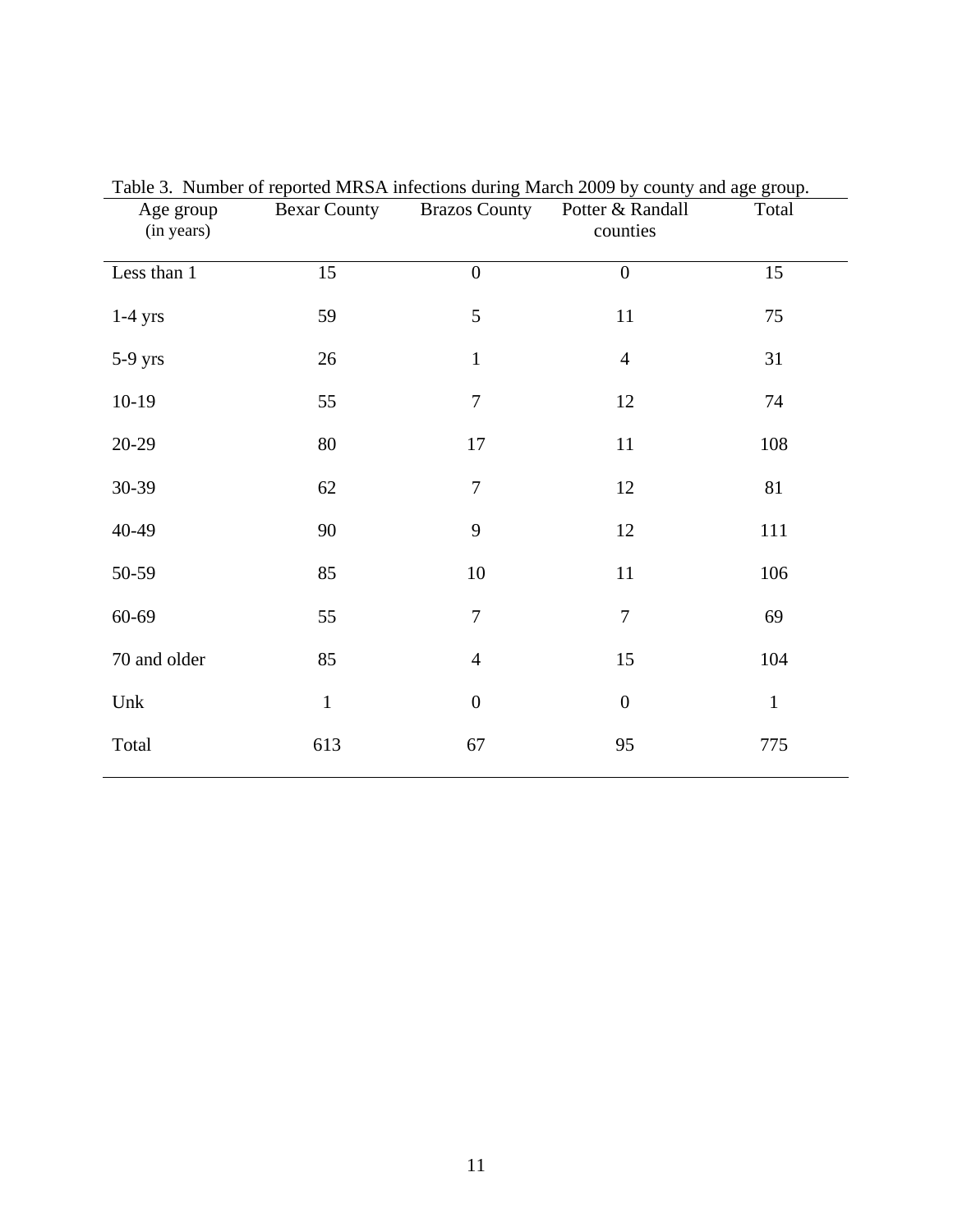| Body site or source | Number         | Percentage |
|---------------------|----------------|------------|
| Leg or hip          | 113            | 18.8       |
| <b>Buttocks</b>     | 68             | 11.3       |
| Face, head or neck  | 59             | 9.8        |
| Respiratory         | 57             | 9.5        |
| Trunk               | 52             | 8.7        |
| Arm                 | 43             | 7.2        |
| Foot                | 37             | 6.2        |
| <b>Blood</b>        | 32             | 5.3        |
| Urine               | 30             | 5.0        |
| Hand                | 23             | 3.8        |
| Genital             | 16             | 2.7        |
| Axillary or armpit  | 16             | 2.7        |
| Other*              | 15             | $2.5\,$    |
| Back                | 15             | 2.5        |
| Groin               | 11             | 1.8        |
| Bone                | $\overline{7}$ | $1.2\,$    |
| Eye                 | 6              | $1.0\,$    |
| Total               | 600            | $100\,$    |

# Table 4. Body site or source of clinical specimen for MRSA infections.

\*Includes stool, lymph node, synovial fluid and cerebral spinal fluid